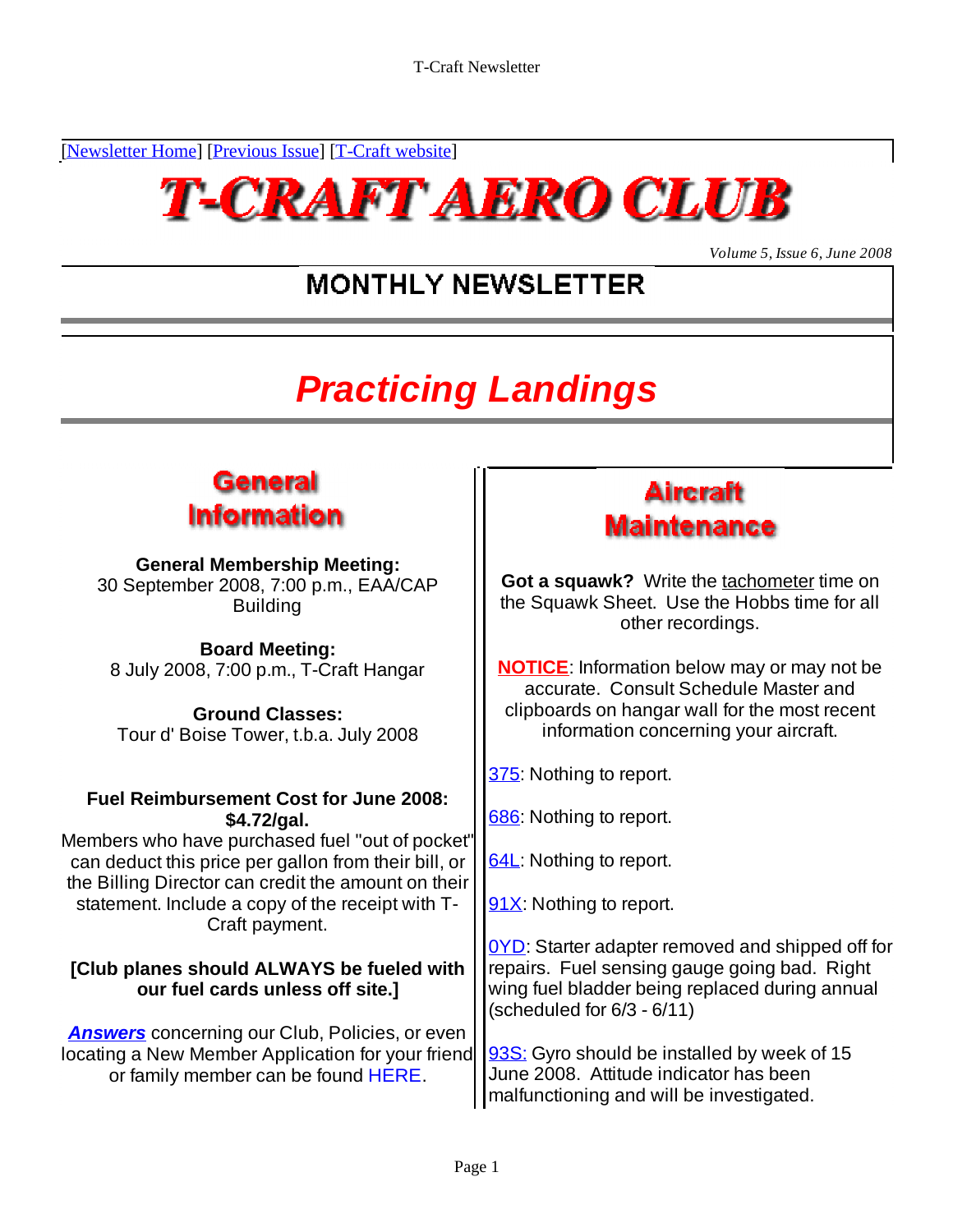### **Special** Announcements

**The Garden Valley, Idaho Fly-In is scheduled for 12 July 2008. Contact the Board Member of your choice if you are interested in Trom the** 



Reggie Sellers sent us this photo from the IAC ||angligis. Tapprecial<br>Competition hold in June in Pertland Appercant... Competition held in June in Portland. Apparently the judges thought 0YD was so pretty they let Reggie park with the "big boys" participating in the Aerobatic Competition. Thanks, Reggie!

We are interested in stories and/or pictures of trips from the membership! Please remit to secretary@t-craft.org or call Jeff Vanhoozer (ph: Figure are some moughts<br>landings. Go to another

### **Reminders**

Park your vehicles away from the T-Craft hangar,

Dispose of empty paper towel rolls, and cans of messes for someone else to clean up is **not very nice**.

If you cannot make your scheduled flight, or if show we just had here at you've got a significant amount of time remaining scheduled that you do not plan to use, please manne<br>Jelete your flight in Schedule Master, You may booth. delete your flight in Schedule Master. You may

**Aircraft components and locks are very sensitive. Slamming doors and forcing keys to operate seriously harms latches and security devices.**



by Jeff Beers

#### **PRACTICING LANDINGS**

As an instructor the most frequently asked questions are about safe landings. I appreciate all of those who attended the ground class on landings, I am sure each of you benefited from the discussion. It is a good feeling to know that some of our club members care enough to improve their landings. As we all know "takeoffs are optional, landings are mandatory".

861-3972). Tandings. Go to anomer<br>extensive state of the set of the set of the set of the set of the set of the set of the set of the set of the Thanks to all who completed the annual while it can be fun. Homedale and Parma are AVEMCO Insurance Questionnaire. etc. great places to practice short field landings and especially if it does not fit between the concrete runways, left and right traffic and alot of air drain and the building. traffic. Try to make you practice sessions a bit Here are some thoughts about practicing your landings. Go to another airport. First it will take you out of you comfort zone and make you think. Caldwell is great when they are using 30, it is right traffic. If you haven't done that in a short field takeoffs. Boise is also a good place to go because they have air traffic control, two

glass cleaner and spray wax. Replenishment This has been mentioned a number of times, but stock can be found on the shelves in the as the summer gets here so does higher density northwest corner of our hangar. Leaving your altitudes. Expect longer takeoff and landing rolls and over all less aircraft performance.

challenging yet fun at the same time.

I hope everyone got a chance to enjoy the air show we just had here at Nampa. Thanks to all those club members that manned the T-Craft booth.